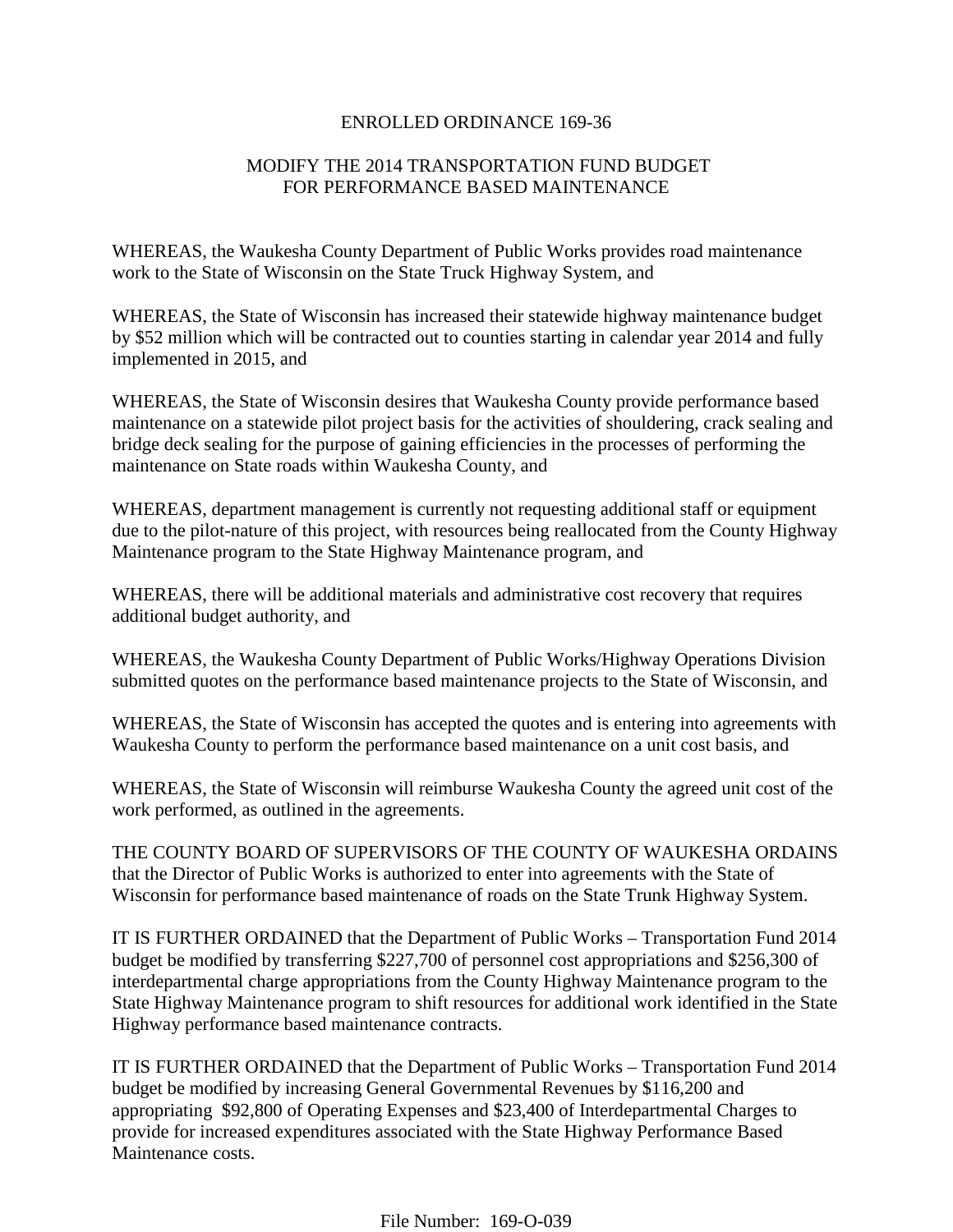## MODIFY THE 2014 TRANSPORTATION FUND BUDGET FOR PERFORMANCE BASED MAINTENANCE

Presented by: **Public Works Committee** 

David W. Swan, Chair

imine Kathleen M. Cummings

Hantwitt

obert L. Kolb **Richard Morris** 

Carl Pettis

Approved by: **Finance Committee** 

emuch **James** A. Heinrich, Chair <u>in</u> Eric Highum **Richard Morris** 

Larry

Duane E. Paulson

**Steve Whittow** 

William JZaborowski

Steve Whittow

Date:

The foregoing legislation adopted by the County Board of Supervisors of Waukesha County, Wisconsin, was presented to the County Executive on:

alklus Rausek  $7/30/4$ 

Kathleen Novack, County Clerk

The foregoing legislation adopted by the County Board of Supervisors of Waukesha County, Wisconsin, is hereby:

Approved: Vetoed:

 $7 - 7$ Date:

Daniel P. Vrakas, County Executive

169-0-039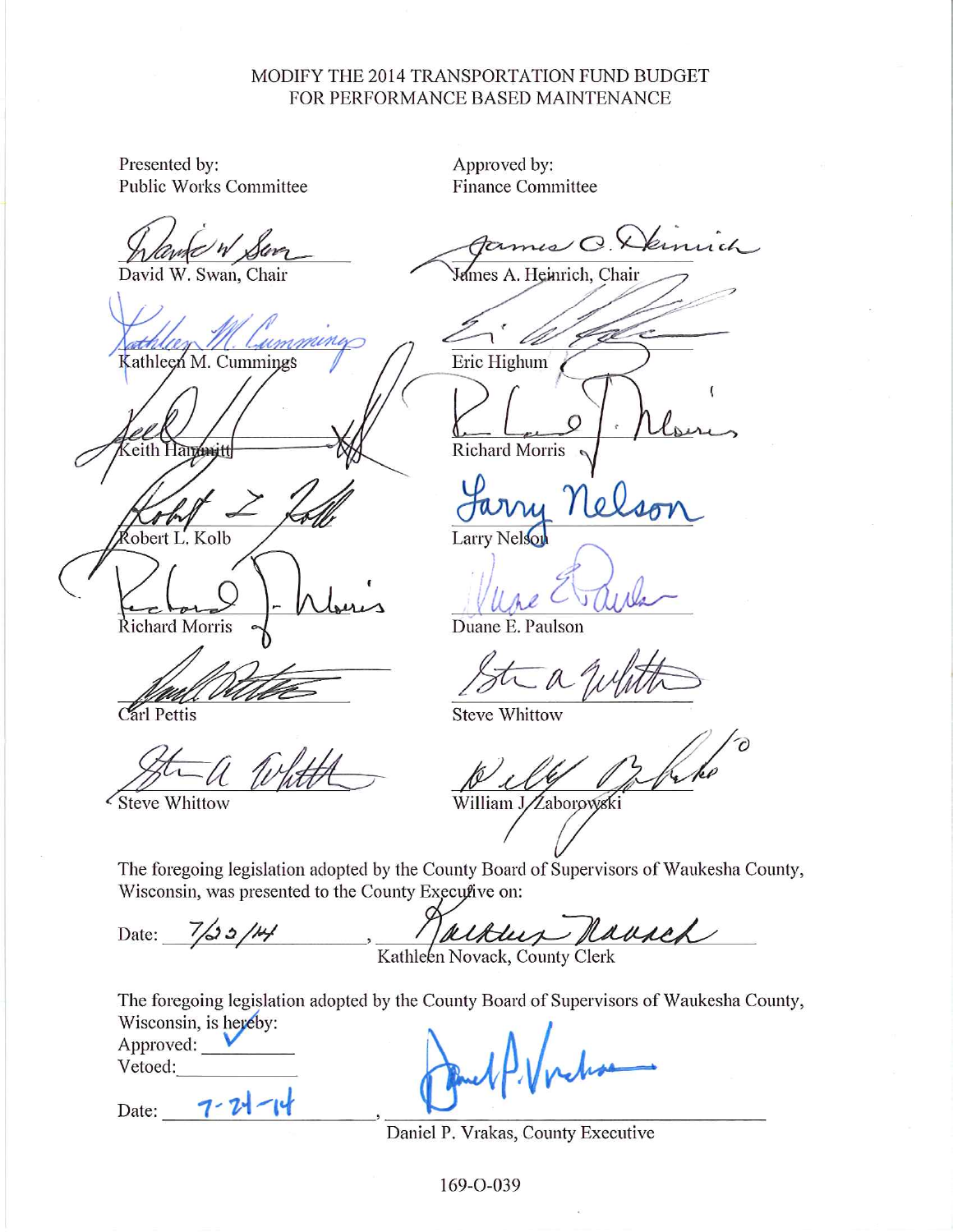WAUKESHA COUNTY BOARD OF SUPERVISORS

 $\overline{V}$ 

|  | 1 R. KOLBAYE                                                        |  | 2 D. ZimmermannAYE   |
|--|---------------------------------------------------------------------|--|----------------------|
|  | 3 R. MORRISAYE                                                      |  | 4 J. BATZKOAYE       |
|  | 5 J. BRANDTJENAYE SALL SERVICE SERVED OF J. WALZAYE                 |  |                      |
|  | 7 J. GRANTAYE                                                       |  | 8 E. HIGHUMAYE       |
|  | 9 - J. HEINRICH :: T. AYEWWWW. WILLOWS 10 D. SWAN AYE               |  |                      |
|  | 11 C. HOWARDAYE                                                     |  | 12 P. WOLFFAYE       |
|  | 13 P. DECKER.  AYE                                                  |  | 14 C. PETTISAYE      |
|  | 15 W. KOLBAYE                                                       |  | 16 M. CROWLEYAYE     |
|  | 17 DE PAULSON SER AYERRE SERVES ENTERED SERVES 18 L. NELSON AYE     |  |                      |
|  | 19 K. CUMMINGSAYE                                                   |  | 20 T. SCHELLINGERAYE |
|  | 21 W > ZABOROWSKITTET, AYEZZEREZEREN ENERGY EXTERNE 22- P. JASKEAYE |  |                      |
|  | 23 K. HAMMITT                                                       |  | 24 S. WHITTOWAYE     |
|  | 25 G. YERKEAYE                                                      |  |                      |

TOTAL AYES-24

TOTAL NAYS-00

**CARRIED** 

UNANIMOUS

DEFEATED

TOTAL VOTES-24